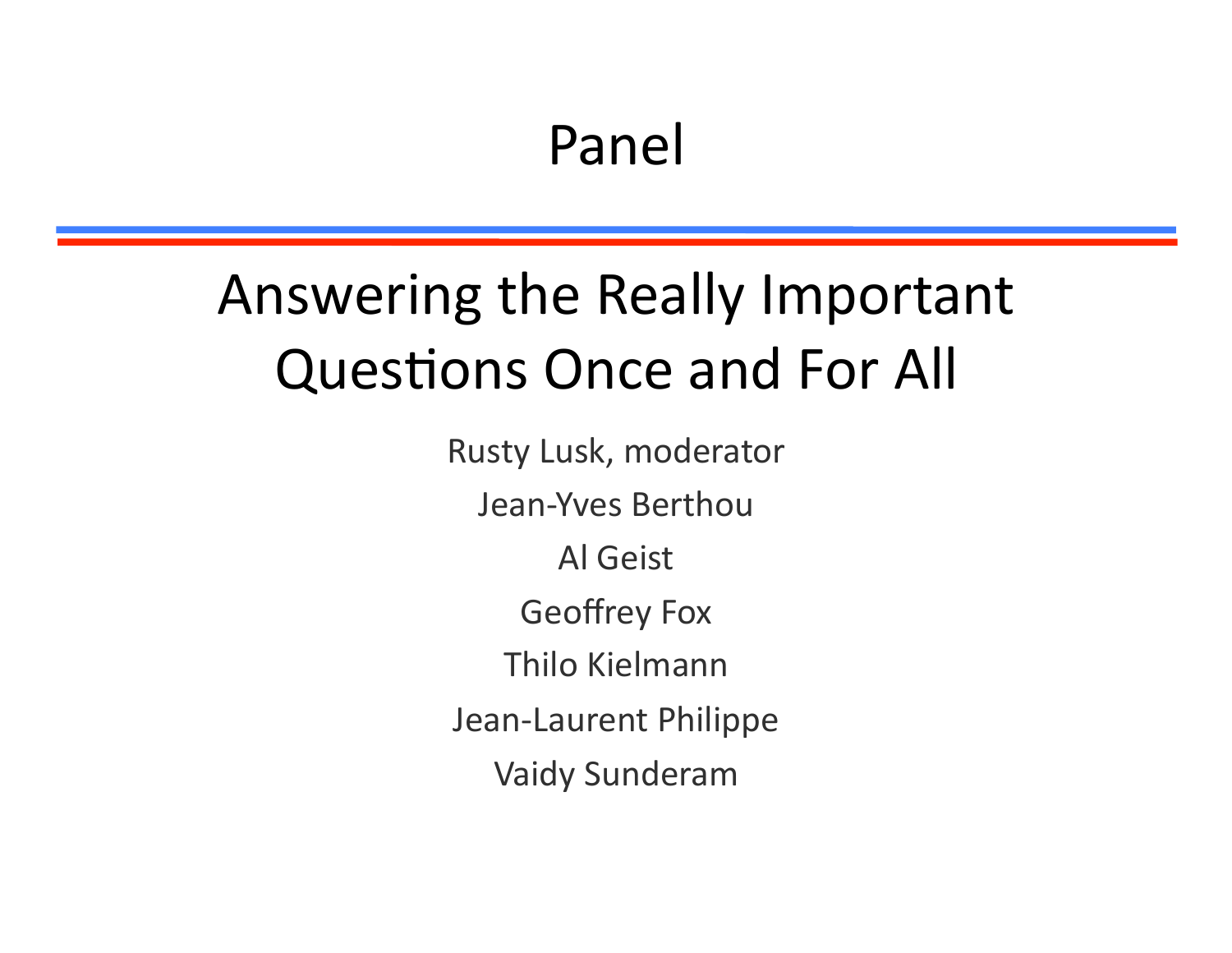## Exascale question

- When will we have a Linpack-exaflop machine?
	- Guess the year
	- Explain why it will take this long
	- Explain why it won't take longer
	- What will it look like? Architecturally? Physically?
	- When the first application reaches 1/4 exaflop on this machine, what programming technologies will it use? (languages, libraries, domain-specific languages, etc.)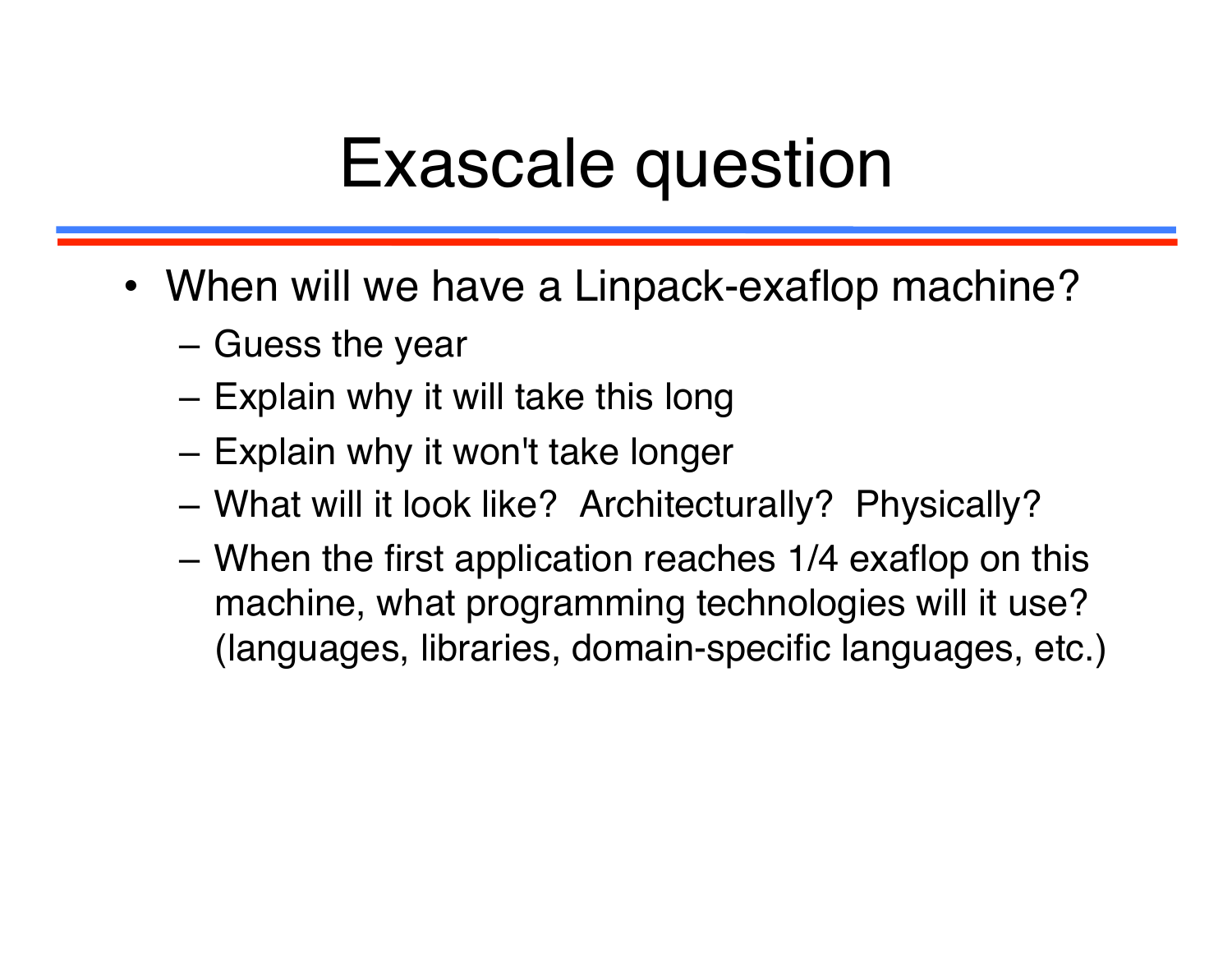# Programming question

- Why isn't everyone programming in D?
	- D is a proposed, and implemented, replacement for C, with built-in parallelism modules, "bringing the modern programming constructs of Python to C, without making the mistakes of C++ and Java." (See "The D Programming Language" book, or Googlit.)
	- What does your answer say about the adoption of new programming technologies?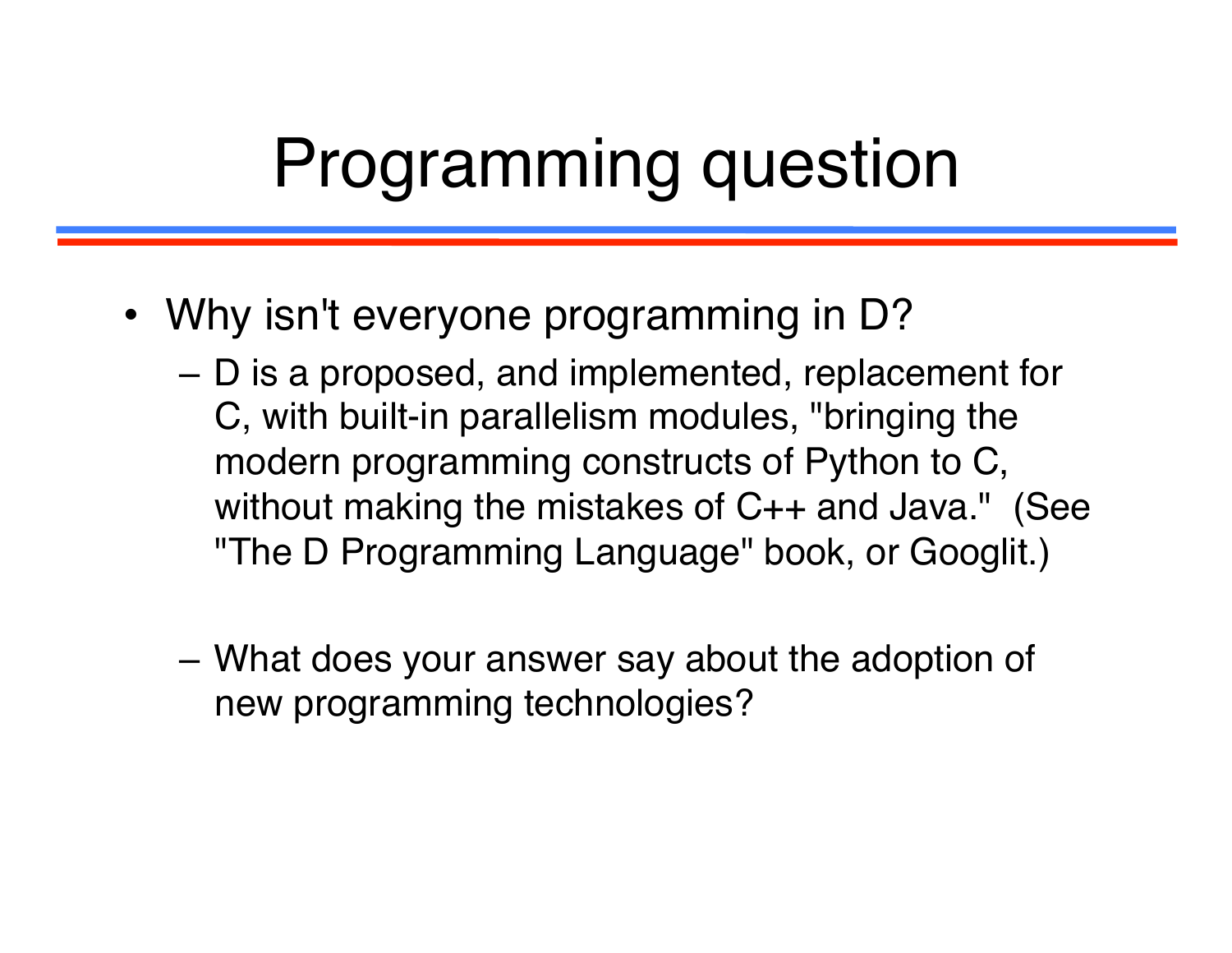## Fault-tolerance question

- What fault-detection, fault-avoidance, and/or fault-recovery mechanisms do you see in use now?
	- Which will be {used, necessary, impossible} on the next-generation machines?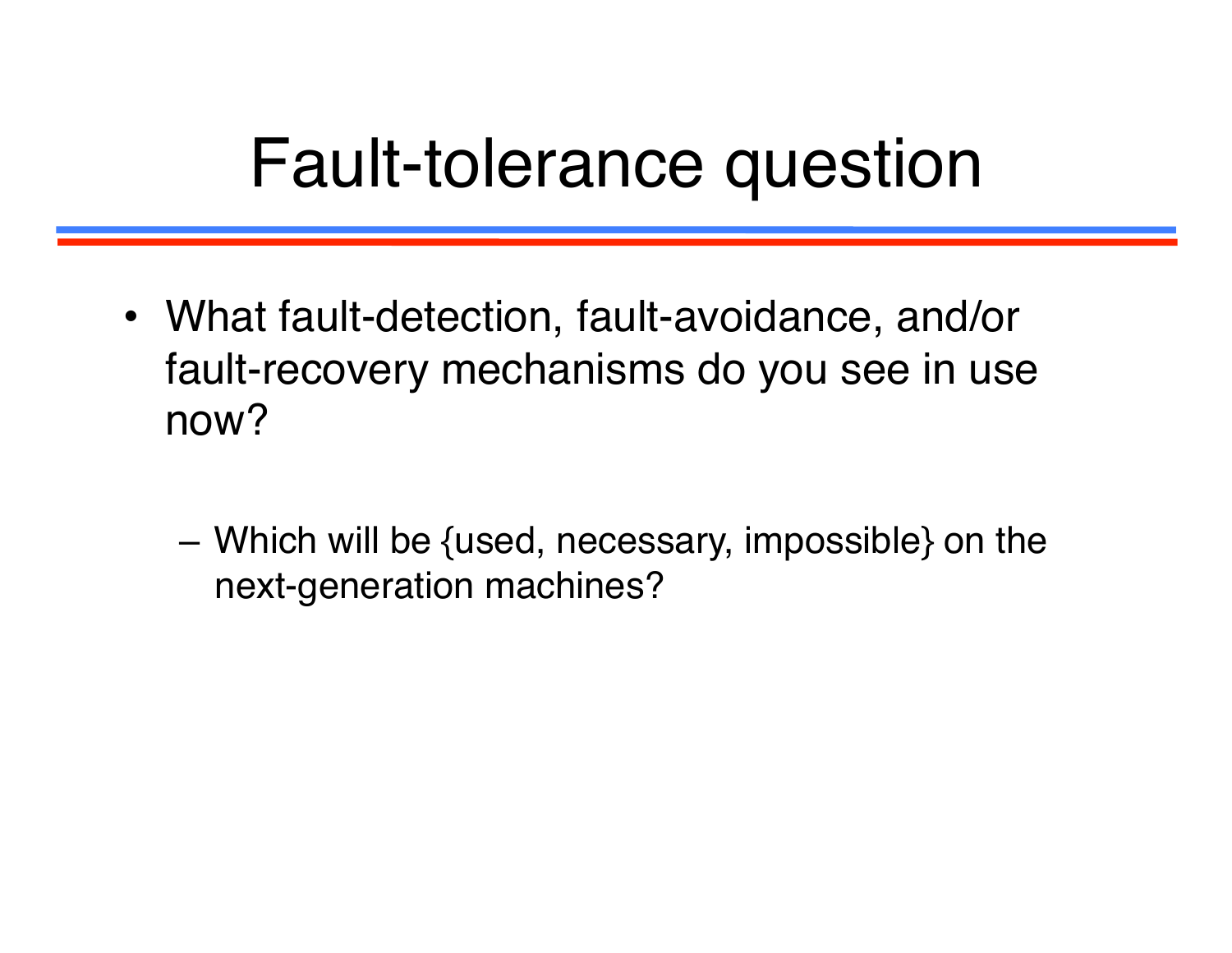# Big data question

- What is the "Big Data" version of the Linpack benchmark?
	- (We will never get anywhere without one.)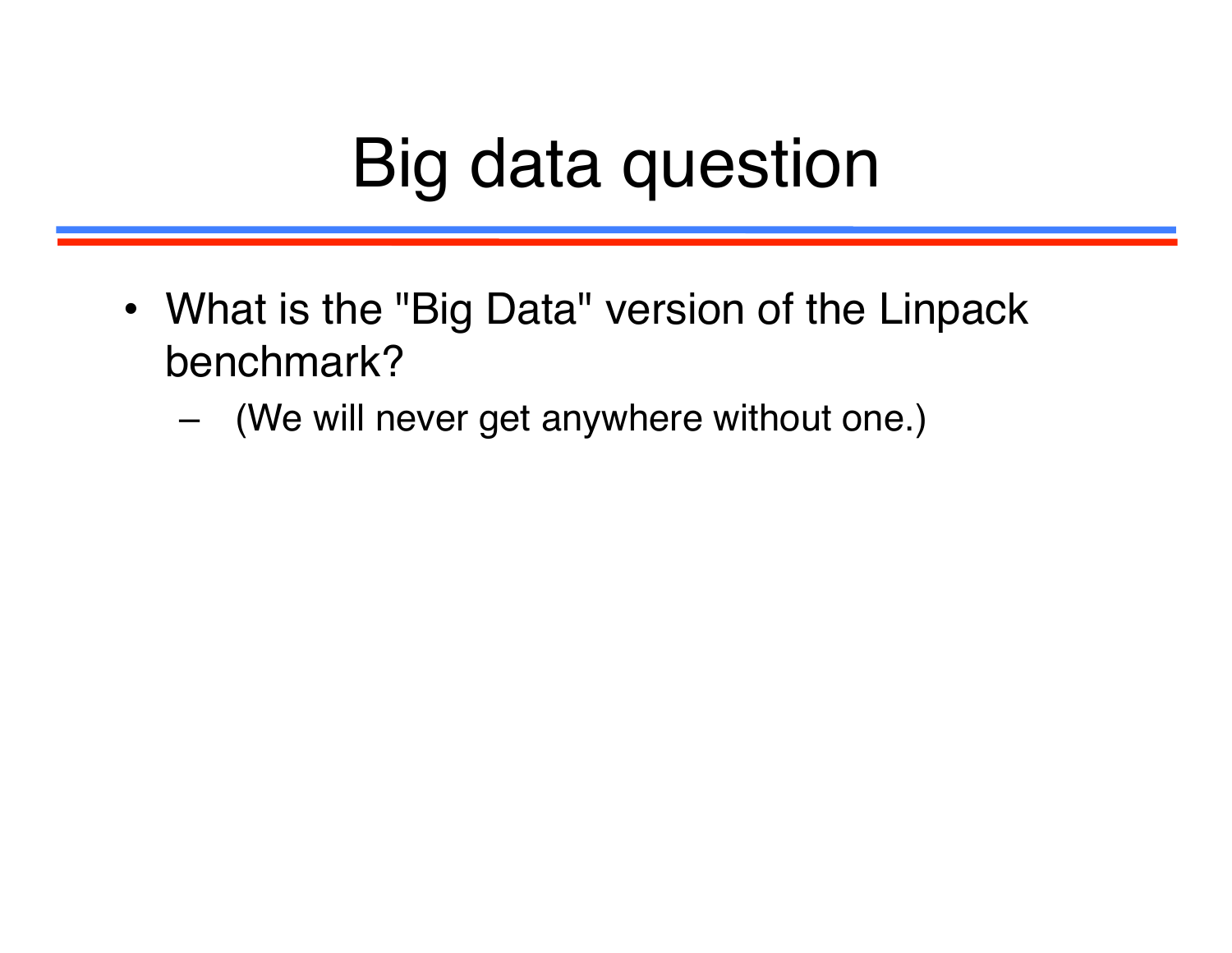## Selfie question

- What are YOU currently doing to bring about the golden age of computational science?
	- Don't be shy.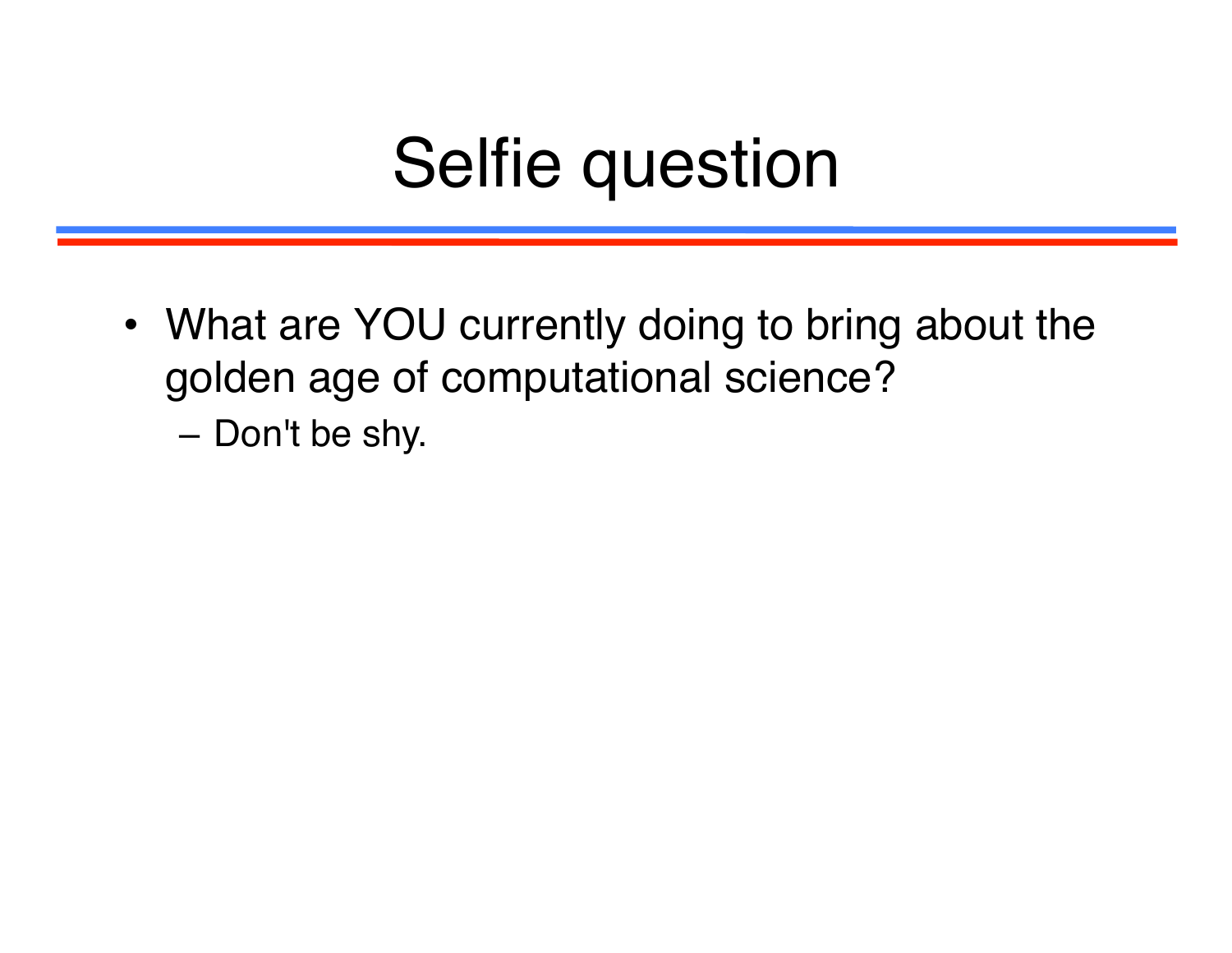# Megalomania question

• If you were in charge of a 100-million-euro (not billion) research program, how would you invest it?